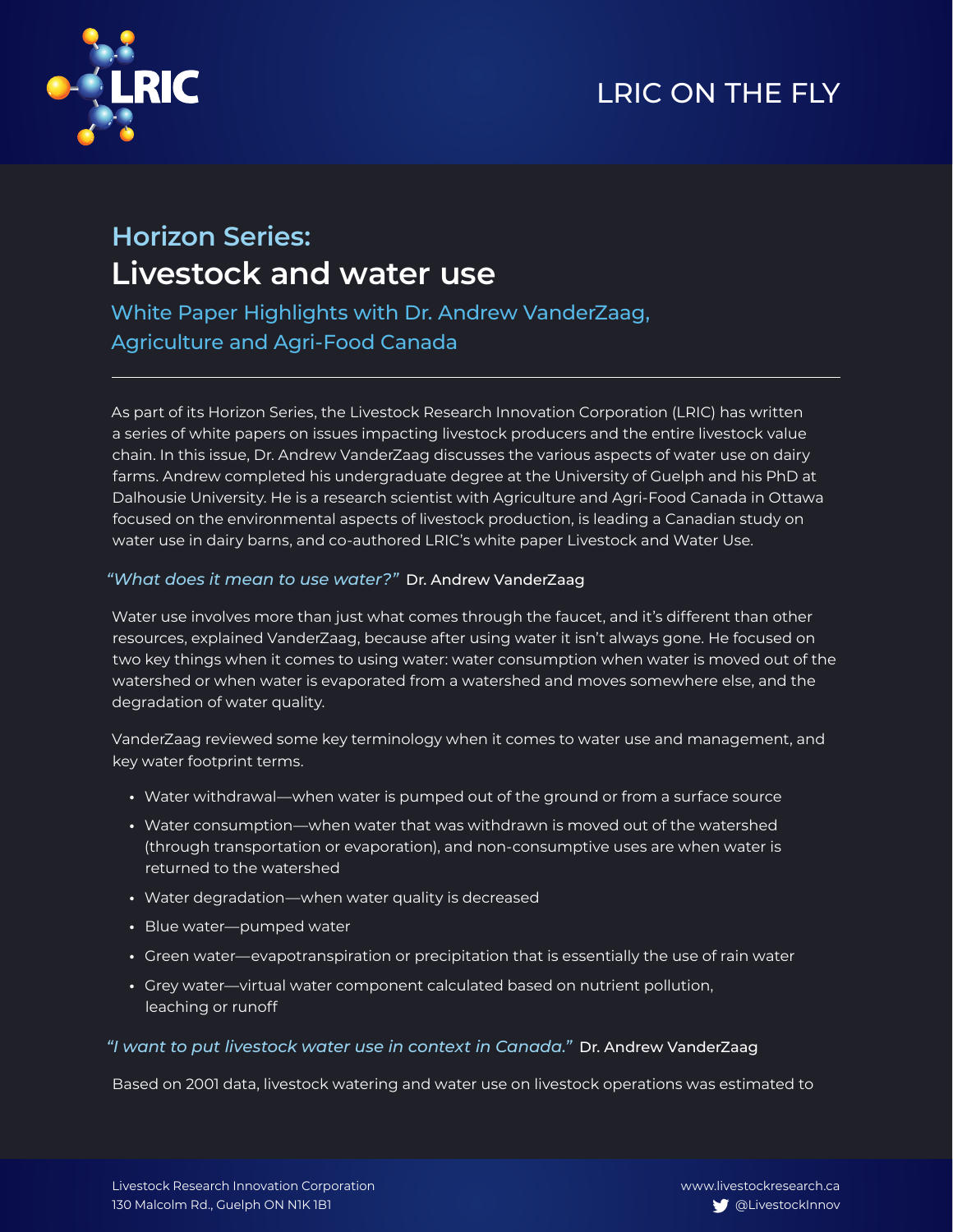# LRIC ON THE FLY



be about 5.5% of all water withdrawal in Canada. And the majority of that (93%) was from irrigation in British Columbia, Alberta and Saskatchewan. But VanderZaag cautioned how these estimates are based on assumptions, and it's important to look on a local level and at individual production systems to get more appropriate numbers of water use on livestock farms.

In Ontario, livestock water use is estimated to account for 30% of all agricultural water use in the province, mostly related to direct drinking water. In terms of scarcity and impact of water withdrawal, it depends on where and when the water is being used. There is also the aspect of water productivity to consider—how much water is used as an input and how productively that input is being converted into either kilograms of product or other metric.

### *"Consider direct and indirect uses of water."* Dr. Andrew VanderZaag

There are direct and indirect uses of water in livestock production. Direct involves what the animals use as drinking water. Indirect uses are involved in feed and energy production, and nutrient management, and activities that optimize these uses will benefit overall water use. VanderZaag reinforced the importance of thinking about how to increase water productivity. Anything that can be done to improve the productivity of the animal—increased feed conversion efficiency—will have a water benefit in terms of output per unit of water input.

### *"Direct on-farm water use are things that farmers have the most control over."* Dr. Andrew VanderZaag

Controlling on-farm water use also brings a benefit to the environment and potentially input costs. We want animals to drink freely, but water is also used for cleaning and for cooling—misting or heat exchangers—and there are costs associated with these uses. Water must be pumped out of the ground, it may require treating to modify quality, it is stored in manure if water is used for cleaning, and then there are costs to transport water in the manure.

### *"Farms with different milking systems have different water use and different opportunities to optimize water use."* Dr. Andrew VanderZaag

VanderZaag reviewed a couple approaches for improving drinking water productivity on livestock farms. When cows have excess protein and salt in the feed it increases drinking water requirements, so optimizing levels in feed will optimize water use. When it comes to cleaning water, VanderZaag shared tips that some farmers in Canada are using to reduce water use in milking parlours, barns and cleaning including scraping down areas before washing, pre-soaking and using high-pressure nozzles. One farm uses rainwater to reduce water intake, and another reduced the size of tip tanks so when water was refreshed in troughs, less water was discarded.

His research has also been looking at nutrient losses associated with the degradation form of water use (grey water). On one end of the technology spectrum, he is looking at passive systems that use biophysical processes to remove nutrients. For example, an on-farm system that removes